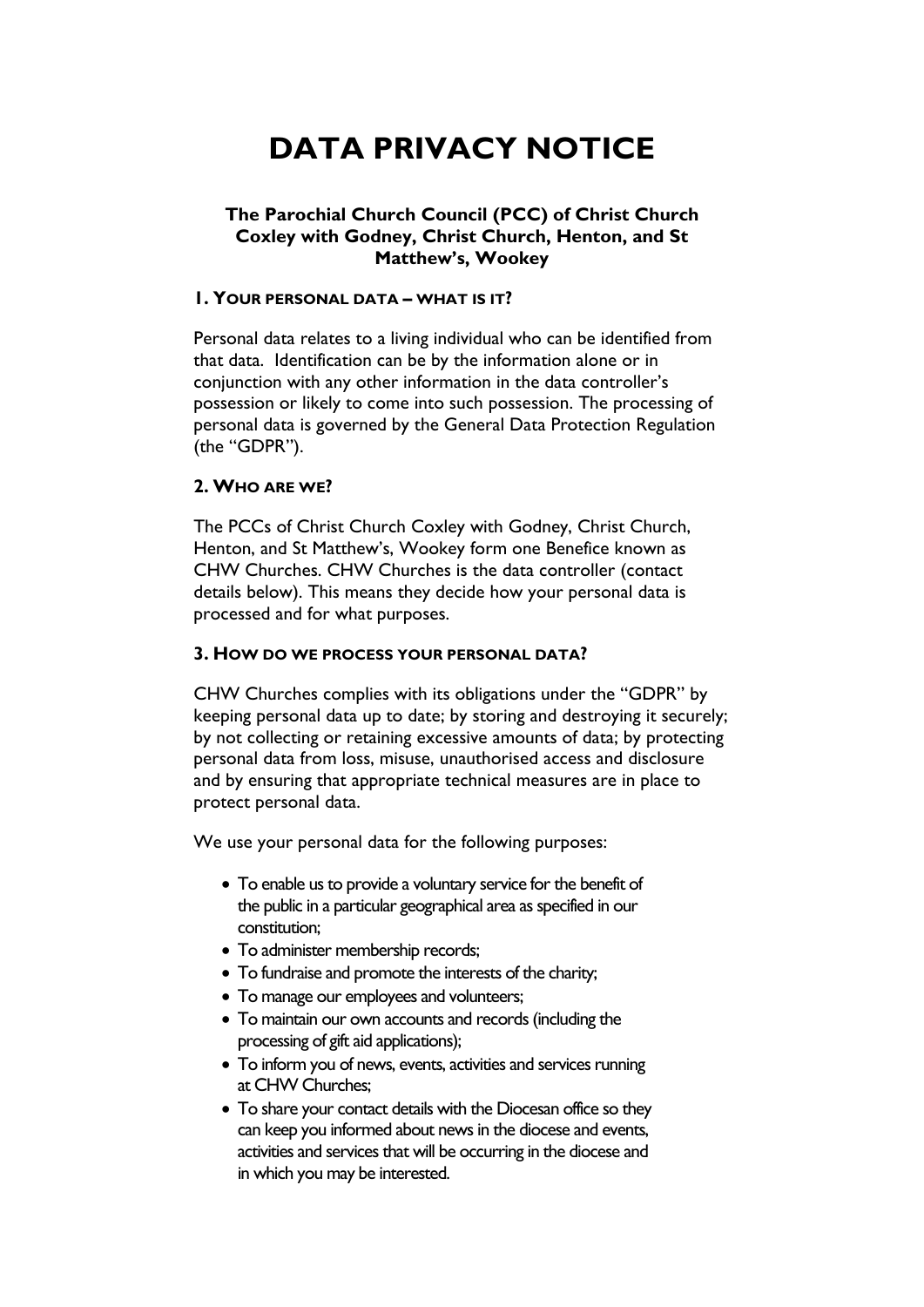# **4. WHAT IS THE LEGAL BASIS FOR PROCESSING YOUR PERSONAL DATA?**

- Explicit consent of the data subject so that we can keep you informed about news, events, activities and services and keep you informed about diocesan events.
- Processing is necessary for carrying out legal obligations in relation to Gift Aid or under employment, social security or social protection law, or a collective agreement;
- Processing is carried out by a not-for-profit body with a political, philosophical, religious or trade union aim provided:
	- o the processing relates only to members or former members (or those who have regular contact with it in connection with those purposes); and
	- $\circ$  there is no disclosure to a third party without consent.

# **5. SHARING YOUR PERSONAL DATA**

<u>.</u>

Your personal data will be treated as strictly confidential and will only be shared with other members of the church in order to carry out a service to other church members or for purposes connected with the church. We will only share your data with third parties outside of the parish with your consent.

# **6. HOW LONG DO WE KEEP YOUR PERSONAL DATA? 1**

We keep data in accordance with the guidance set out in the guide *"Keep or Bin: Care of Your Parish Records"* which is available from the Church of England website [see footnote for link].

Specifically, we retain electoral roll data while it is still current; gift aid declarations and associated paperwork for up to 6 years after the calendar year to which they relate; and parish registers (baptisms, marriages, funerals) permanently.

<sup>&</sup>lt;sup>1</sup> Details about retention periods can currently be found in the Record Management Guides located on the Church of England website at: -

https://www.churchofengland.org/more/libraries-and-archives/records-managementguides